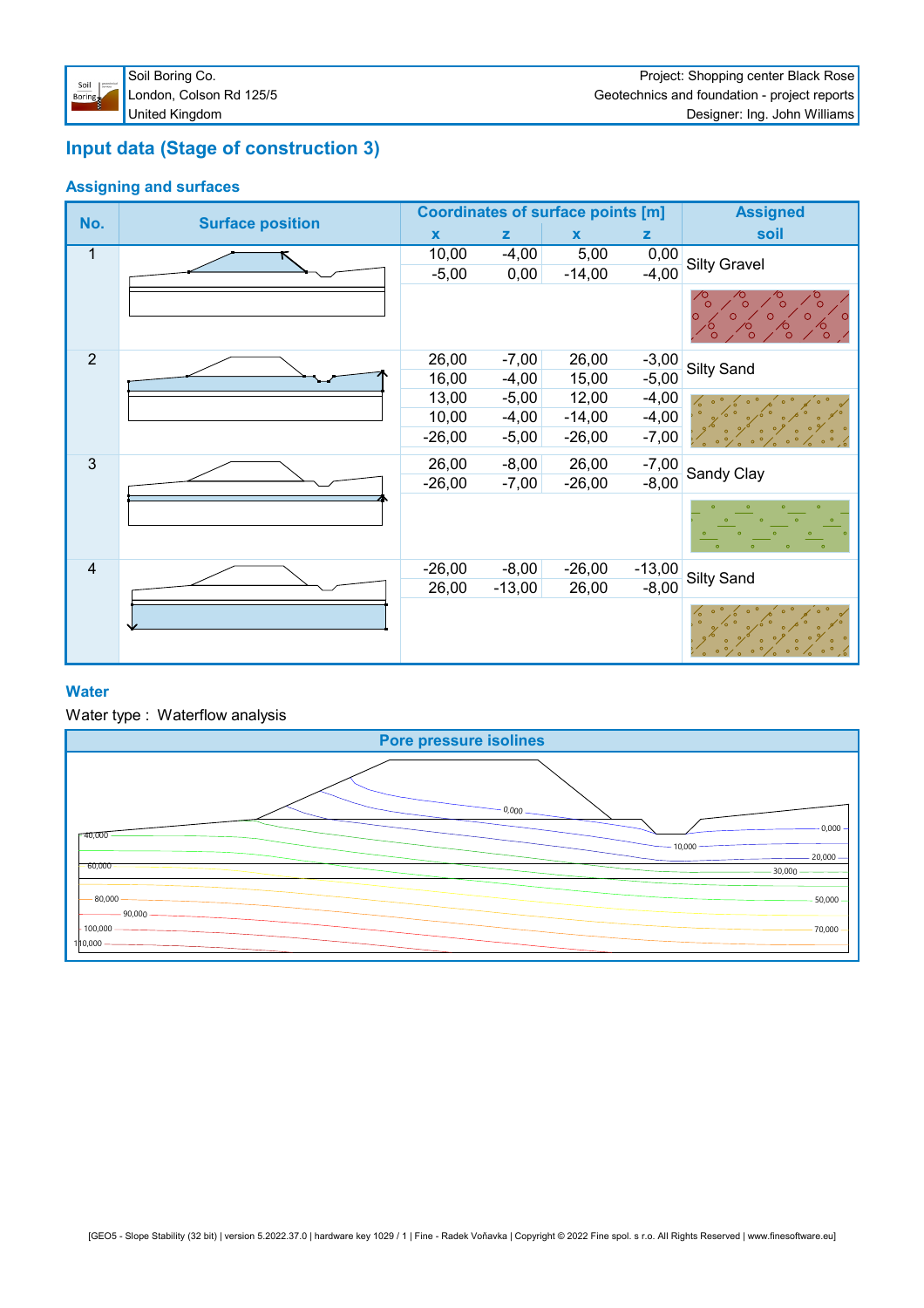# : DWHUIGRZ \$QDO\VLVXVLQJILQLWHOHPHQWPHWKRG

7RSRORJ\

\*OREDOVHWLQJV

### \$QDO\VLVW\SH 6WHDG\ VWDWHZDWHUIORZ

### , QMUDFH



### **6 RLOSDUDP HMW**

| 6LOW * UDYHO                |                  |      |
|-----------------------------|------------------|------|
| <b>3 HUP HDELOW FRHILIQ</b> | N vow            | ΡŒΛ  |
| : GLUHFWIRQ                 |                  |      |
| 3 HUP HDELOW FRHILO         | N vow            | ΡŒΛ  |
| = GUHFWRQ                   |                  |      |
| , QUIDO ARIG UDUR           | н                |      |
| 7 UDQMURQ] RCH PRGHO        | YDQ* HQXFKWNQ    |      |
| 0 RGHOSDUDP HMHU            |                  | P    |
| 0 RGHOSDUDP HMU             | Q                |      |
|                             |                  |      |
| 6LOW 6DQG                   |                  |      |
| 3 HUP HDELOW FRHIL LQ       | N <sub>VDW</sub> | ΡŒΛ  |
| ; GUHFWRQ                   |                  |      |
| 3 HUP HDELOW FRHILD.        | N <sub>VDW</sub> | ΡŒΛ  |
| = GUHFWRO                   |                  |      |
| , QUIDO ARIG UDUR           | н                |      |
| 7 UDQMURQ RQHP RGHO         | YDQ* HQXFKWNQ    |      |
| 0 RGHOSDUDP HMHU            |                  | Р    |
| 0 RGHOSDUDP HMHU            | O                |      |
|                             |                  |      |
| 6DQG & ODA                  |                  |      |
| 3 HUP HDELOW FRHILD.        | N <sub>VDW</sub> | ΡŒΛ  |
| : GUHFWRQ                   |                  |      |
| <b>3 HUP HDELOW FRHILIQ</b> | N vow            | P GD |
| = GUHFWRQ                   |                  |      |
| , QUIDO RIGUDUR             | н                |      |
| 7 UDQMURQ RQH PRGHO         | YDQ* HOXFKWHQ    |      |
|                             |                  |      |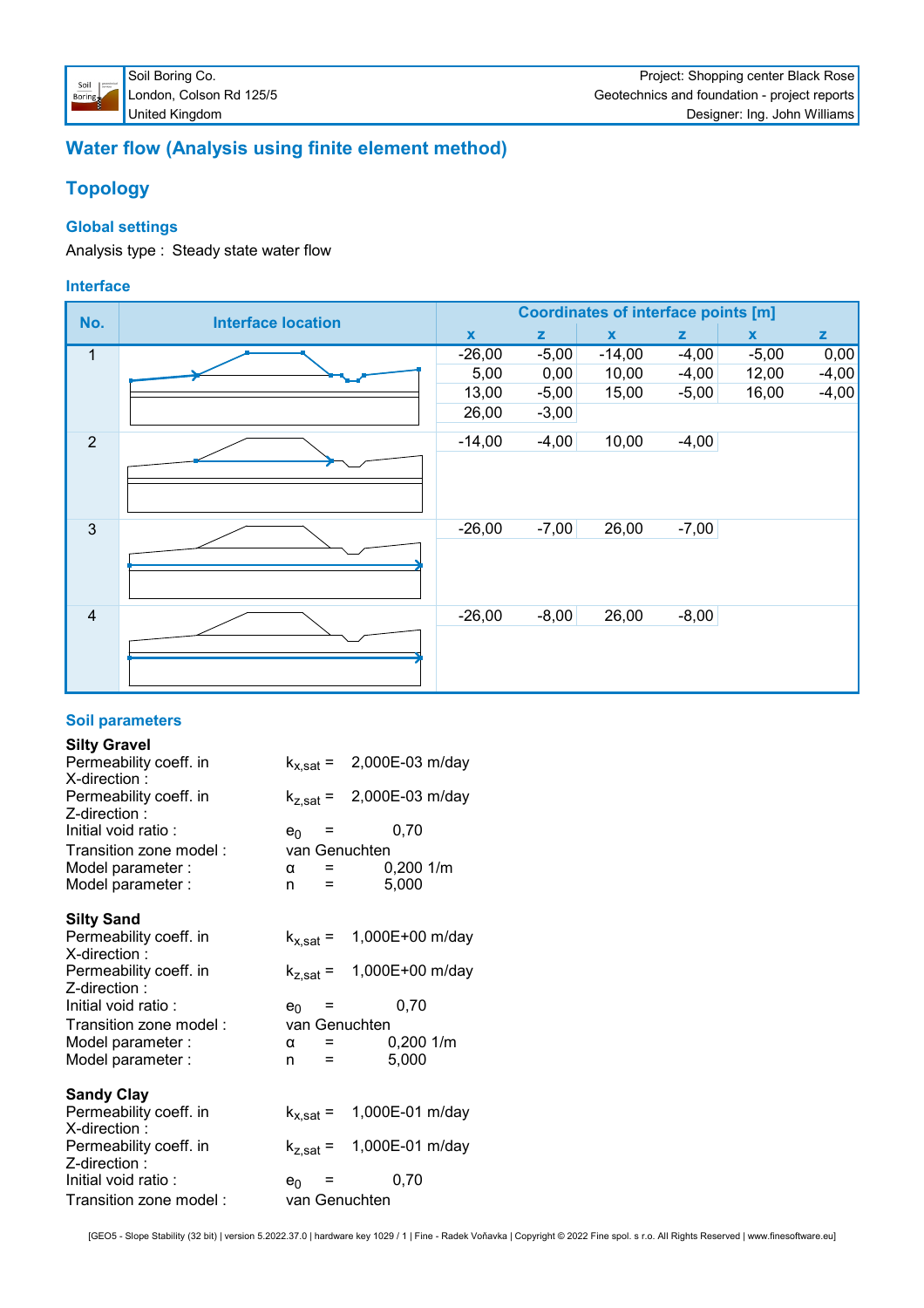| <del>.</del>     |  |  |  |  |
|------------------|--|--|--|--|
| / ROGRO & ROKQ5G |  |  |  |  |
| 8 QUMG. LQUGRP   |  |  |  |  |
|                  |  |  |  |  |

 $\mathsf Q$ 

# \$ WIJ QIQJ DQG VXUDFHV

0 RGHOSDUDP HMU

0 RGHOSDUDP HMU

| 1R | <b>6 XUDFH SRVIMRQ</b> | & RRUGLODMM/ RIVXUDFH SRLOW + @ | \$WUQHG<br><b>VRIO</b>                                                                                                                  |
|----|------------------------|---------------------------------|-----------------------------------------------------------------------------------------------------------------------------------------|
|    |                        |                                 | 6LOW* UDYHO                                                                                                                             |
|    |                        |                                 | $\delta_{\rm o}$<br>$\circ$<br>$\circ$<br>$\sqrt{\circ}$<br>$\sim$ 0<br>$\circ$<br>$\frac{1}{\sqrt{2}}$<br>$\delta$<br>$\delta_{\rm o}$ |
|    |                        |                                 | 6LOW 6DQG                                                                                                                               |
|    |                        |                                 |                                                                                                                                         |
|    |                        |                                 | 6DQG & <b>O</b> \                                                                                                                       |
|    |                        |                                 |                                                                                                                                         |
|    |                        |                                 | 6LOW 6DQG                                                                                                                               |
|    |                        |                                 |                                                                                                                                         |

 $\mathsf P$ 

### 0 HVK J HOHUMARO

| 0 HVK JHQHUDANRQ SDUDPHMMUV |  |
|-----------------------------|--|
|-----------------------------|--|

| (OP HOVHGJH OHOJWK           | $\mathcal{P}$ @ |
|------------------------------|-----------------|
| 0 HWK VP RRWAIQJ             | ∖HV             |
| * HOHUDWH P XQMORGH HOPP HOW | <b>GR</b>       |

### 0 HWK JHQHUDAIRQ UHVXOW

#### ) LOUM HOP HOVP HVK Z DV VXFFHVVIXO J HOHLDWHG 1 XP EHURI QRGHV 1 XP EHURI HOIP HOW **EHDP IQMUDFH UHJIRQ**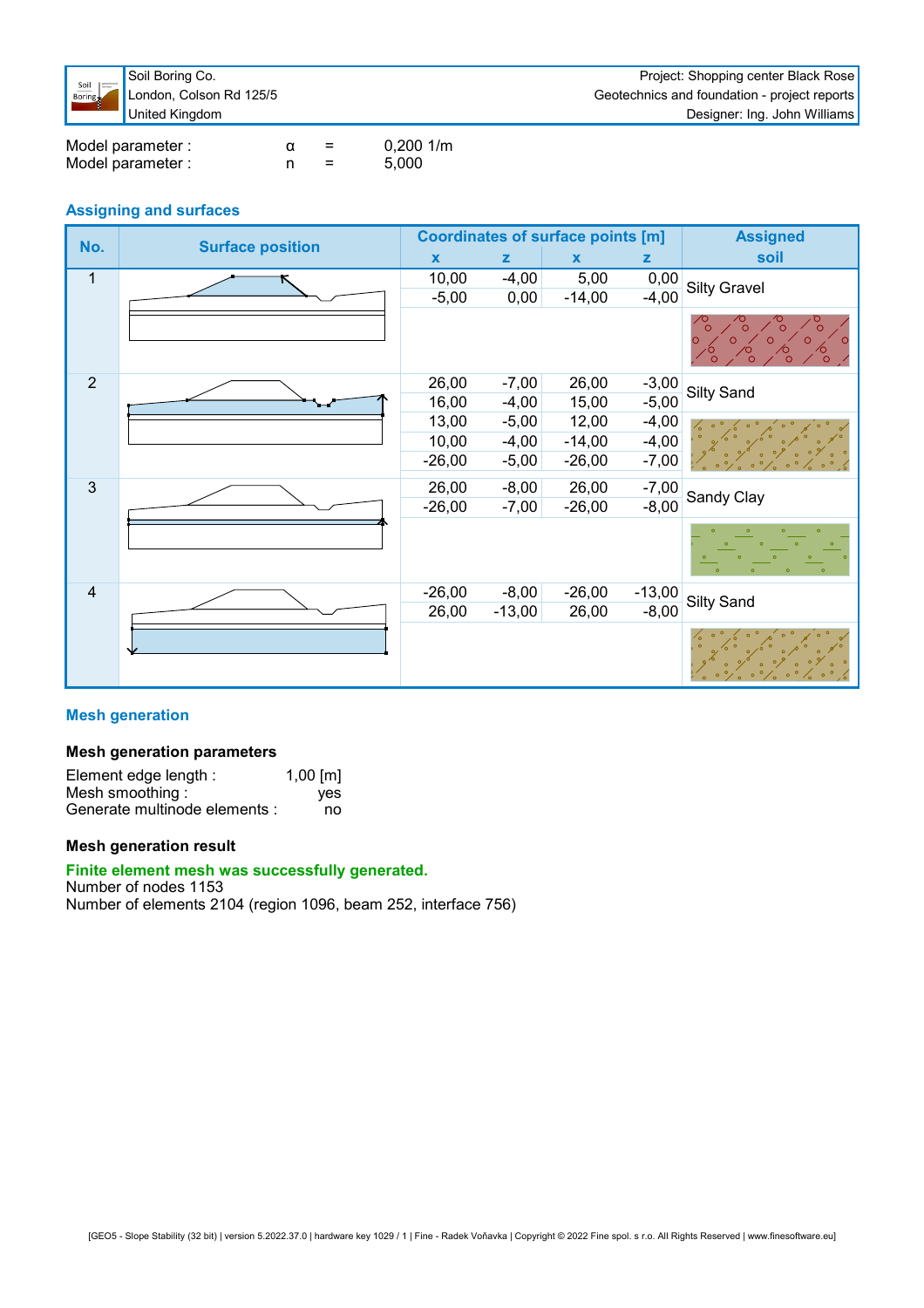# : DMMUIORZ , QSXWGDWD 6 WDU HRIFRQWWXFWRQ

### \$ WIJ OP HOWDOG DFWYDWRO



### $/$  LQH  $IRZ$

| 1R |                                                                                                                           | $/$ LQHIORZ | / RFDARQ            | <b>%RXQGDU WSH</b>   |                    | <b>3 DUDP HMUV</b> |
|----|---------------------------------------------------------------------------------------------------------------------------|-------------|---------------------|----------------------|--------------------|--------------------|
|    | QHZ                                                                                                                       | P RGILHG    |                     |                      |                    |                    |
|    | $<$ HV                                                                                                                    |             | $0$ HMK $@$ H $1$ R | <b>IP SHIP HDEOH</b> |                    |                    |
|    | $<$ HV                                                                                                                    |             | $0$ HMK $@$ H $1$ R | <b>IP SHIP HDEON</b> |                    |                    |
|    | $<$ HV                                                                                                                    |             | $0$ HMK $@$ CH 1 R  | <b>SRUH SUHVYXUH</b> | $] \cdot : 7$      | P                  |
|    | $<$ HV                                                                                                                    |             | $0$ HMK CCH 1 R     | IP SHUP HDEOH        |                    |                    |
|    | $<$ HV                                                                                                                    |             | $0$ HMK CCH 1 R     | <b>IP SHIP HDEOH</b> |                    |                    |
|    | $<$ HV                                                                                                                    |             | $0$ HMK $@$ H $1$ R | VHHSDJH              |                    |                    |
|    | $<$ HV                                                                                                                    |             | $0$ HMK OCH 1 R     | VHHSDJH              |                    |                    |
|    | <hv< th=""><th></th><th><math>0</math> HMK <math>@</math> H <math>1</math> R</th><th>VHHSDJH</th><th></th><th></th></hv<> |             | $0$ HMK $@$ H $1$ R | VHHSDJH              |                    |                    |
|    | $<$ HV                                                                                                                    |             | $0$ HMK OCH 1 R     | IP SHUP HDEOH        |                    |                    |
|    | $<$ HV                                                                                                                    |             | $0$ HMK $@$ H $1$ R | <b>SRUH SUHVYXUH</b> | $\mathbf{I}^*$ : 7 | P                  |
|    | $<$ HV                                                                                                                    |             | $0$ HMK OCH 1 R     | <b>IP SHIP HDEON</b> |                    |                    |
|    | $<$ HV                                                                                                                    |             | $0$ HMK $@$ H $1$ R | IP SHUP HDEOH        |                    |                    |
|    | $<$ HV                                                                                                                    |             | $0$ HMK $@$ H $1$ R | <b>IP SHIP HDEON</b> |                    |                    |
|    | $<$ HV                                                                                                                    |             | $0$ HMK OCH 1 R     | <b>IP SHIP HDEON</b> |                    |                    |
|    | $<$ HV                                                                                                                    |             | $0$ HMK OCH 1 R     | IP SHUP HDEOH        |                    |                    |
|    | $<$ HV                                                                                                                    |             | $0$ HMK $@$ CH 1 R  | <b>IP SHIP HDEON</b> |                    |                    |

### \$ QDO VLV VHMMQJ V

### $:$  DMMUIGRZ

0 HMRG